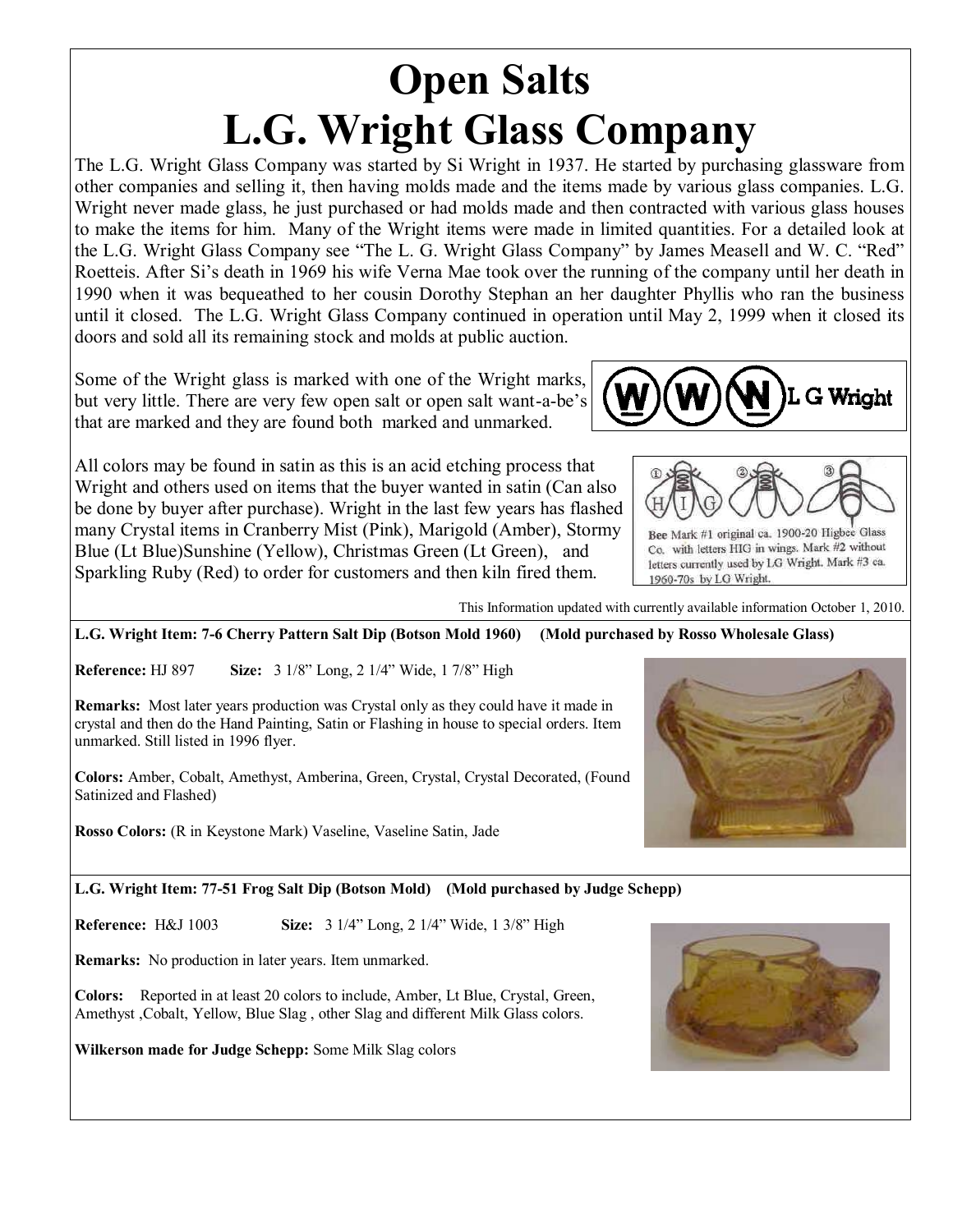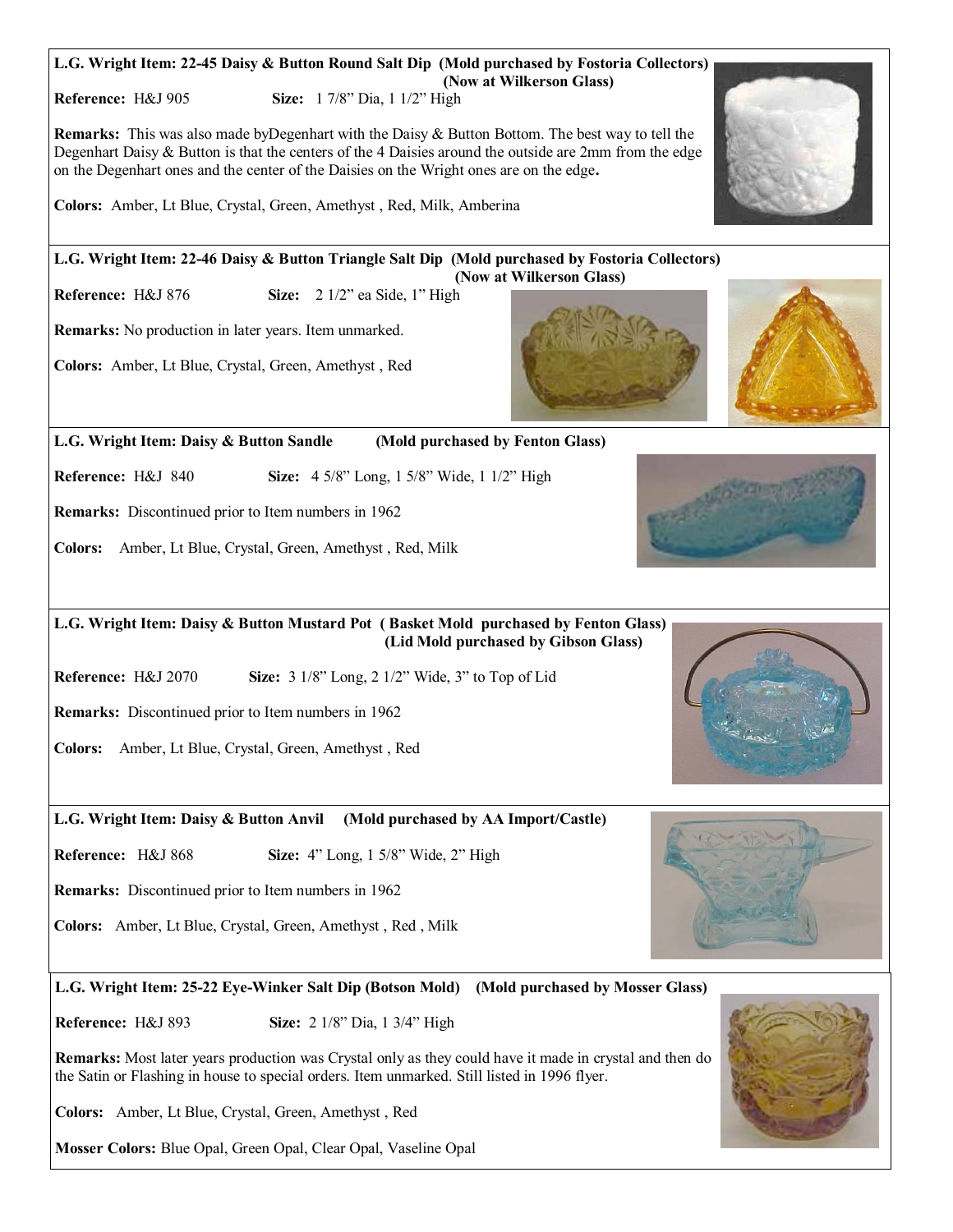#### **L.G. Wright Item: 35-8 Jersey Swirl Small Salt Dip (Botson Mold) (Mold purchased by Mosser Glass)**

**Reference:** H&J 869 **Size:** 2 1/4" Dia, 1 3/8" High

**Remarks:** No production in later years. Item unmarked.

**Colors:** Amber, Lt Blue, Crystal, Green, Amethyst , Red

**Mosser Colors:** Crystal , Crystal Iridized, Cobalt, Lt Amber, Lt Amber Iridized

**L.G. Wright Item: 35-9 Jersey Swirl Master Salt. (Mold purchased by Mosser Glass)**

**Reference:** Size: 3 1/4" Dia, 1 5/8" High

**Remarks:** No production in later years. Item unmarked.

**Colors:** Amber, Lt Blue, Crystal, Green, Amethyst , Red

**L.G. Wright Item: 44-30 Moon and Stars Salt Dip (Weishar's Island Mold) (Mold purchased by Weishar's Glass)**

**Reference:** H&J 903 **Size:** 2 1/4" Dia, 1 1/2" High

**Remarks:** No production in later years. Item unmarked.

**Colors:** Amber, Lt Blue, Crystal, Green, Amethyst , Red

**L.G. Wright Item: 59-5 Stipple Star Salt Dip (Botson Mold) (Mold purchased by Mosser Glass )**

**Reference:** H&J 881 **Size:** 3" Dia, 1 7/8" High

**Remarks:** No production in later years. Item unmarked.

**Colors:** Amber, Lt Blue, Crystal, Amberina, Green, Amethyst , Red (also found Gold trimmed)

**Mosser Colors:** Crystal, Crystal Iridized, Cobalt

**L.G. Wright Item: 64-6 Thistle Salt Dip (Botson Mold) (Mold purchased by L.E. Smith)**

**Reference:** H&J 887 **Size:** 2 3/8" Dia, 1 1/2" High

**Remarks:** Found unmarked and also with the #3 Bee Mark inside bottom. Later years production was Cobalt and Crystal with Satin or Flash in house to special orders. Still listed in 1996 flyer.

**Colors:** Amber, Lt Blue, Crystal, Amberina, Green, Amethyst , Red , Cobalt

**Smith Colors:** Crystal, Ice Blue, Pink, Lavender, Sage, Celadon

**L.G. Wright Item: 65-6 Three Faces Salt Dip (Mold purchased by Rosso Wholesale Glass)**

**Reference:** H&J 4431 **Size:** 1 5/8" Dia, 1 3/4" High

**Remarks:** Found Marked with underlined W in Circle in bottom and unmarked. Still listed in 1998 flyer.

**Colors:** Clear Satin, Clear, Pink and Flashed.







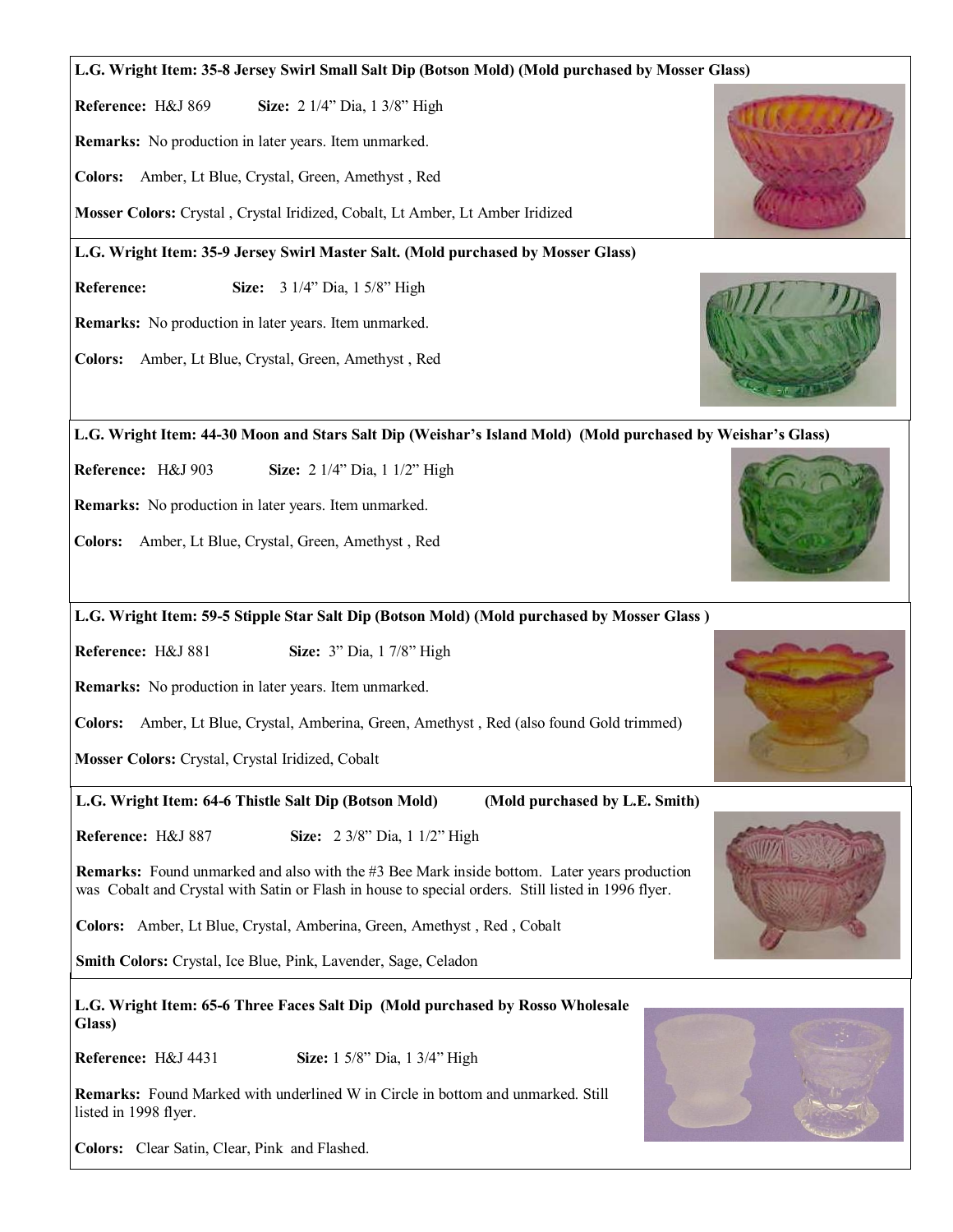## **L.G. Wright Item: 67-8 Wildflower Crescent Salt Dip (Botson Mold) (Mold purchased by Gibson Glass) (Now at Wilkerson Glass) Reference:** H&J 899 **Size:** 3 3/4" Long, 1 7/8" Wide, 2 7/8" High **Remarks:** No production in later years. Item unmarked. **Colors:** Amber, Lt Blue, Crystal, Green, Amethyst **Gibson Colors:** Green Burmese, Crystal, Cobalt, some iridized **L.G. Wright Item: 67-7 Wildflower Rectangular Salt Dip (Botson Mold) (Mold purchased by Unknown California buyer) Reference:** H&J 864 **Size:** 3 3/8" Long, 2 1/2" Wide, 7/8" High **Remarks:** No production in later years. Item unmarked. Mold leased to Mosser for their use in 1980's. **Colors:** Amber, Lt Blue, Crystal, Green, Amethyst , Red **Colors made at Summit:** Vaseline, Vaseline Iridized, Med Blue, Med Blue Irid, Sea Mist, Jadite **L.G. Wright Item: 77-50 Bird Salt Dip (Mold purchased by unknown buyer) Reference:** H&J 946 **Size:** 4" Long, 2 7/8" Wide, 2" High **Remarks:** Still listed in 1996 flyer. **Colors:** Amber, Lt Blue, Crystal, Green, Amethyst , Amberina **L.G. Wright Item: 77-52 Swan Salt Dip (Mold purchased by Rosso Wholesale Glass ) Reference:** H&J 938 **Size:** 3 7/8" Long, 2" Wide, 2 3/8" High **Remarks:** Still listed in 1996 flyer. **L.G. Wright Item: 11-8 Double Wedding Ring Salt (Botson Mold 1960's) (Mold purchased by Gibson Glass) Reference:** None **Size:** 2 3/8" Dia, 1 3/4" High **Remarks:** No production in later years. Item unmarked. **Colors:** Amber, Lt Blue, Crystal, Green, Amethyst , Red **Gibson Colors:** Green Burmese, Green Burmese Iridized, Cobalt

**Colors:** Amber, Lt Blue, Crystal, Red, Green, Amethyst , Cobalt, Black, Pink, Yellow

**Rosso Colors:** (R in Keystone Mark) Vaseline, Vaseline Iridized

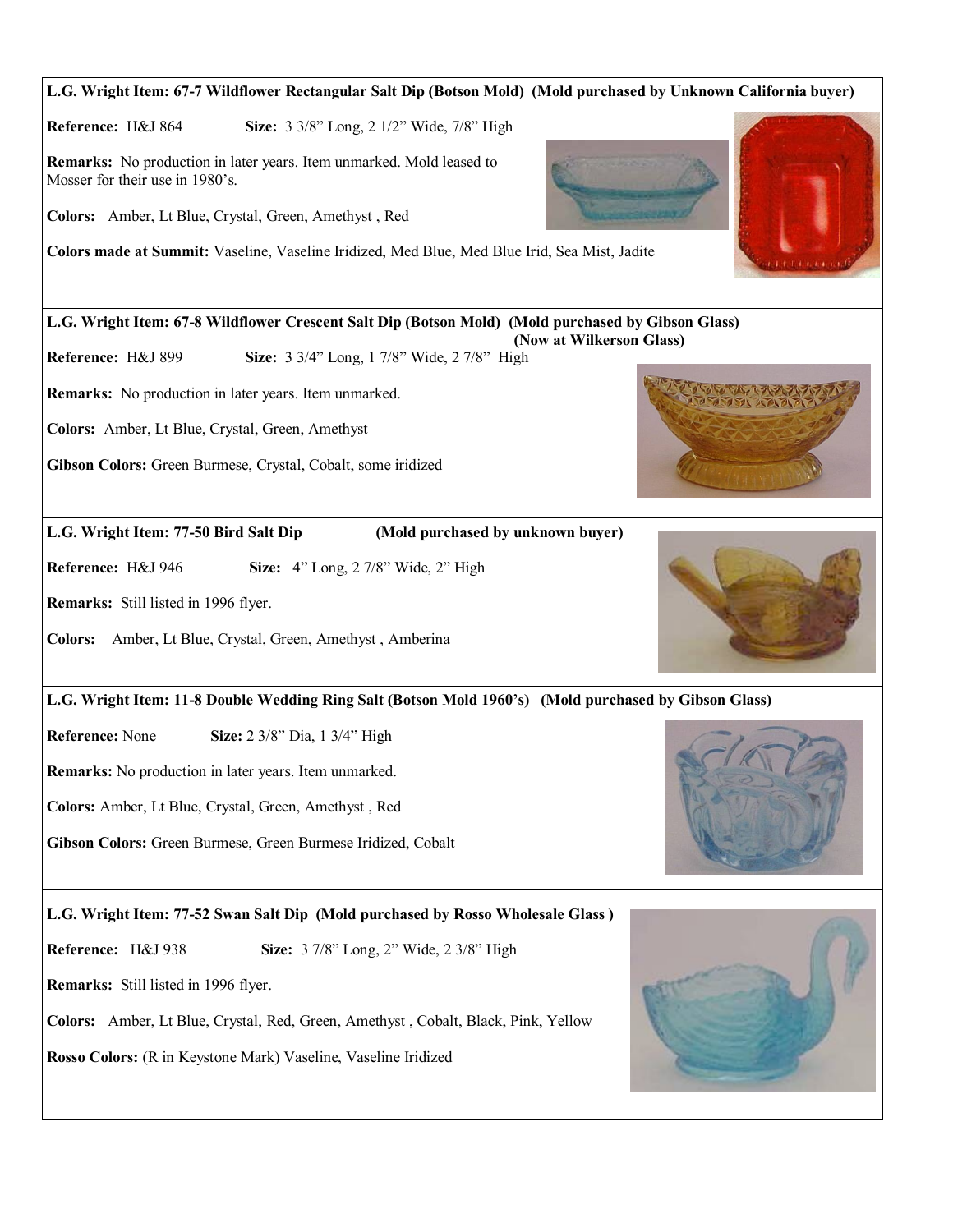